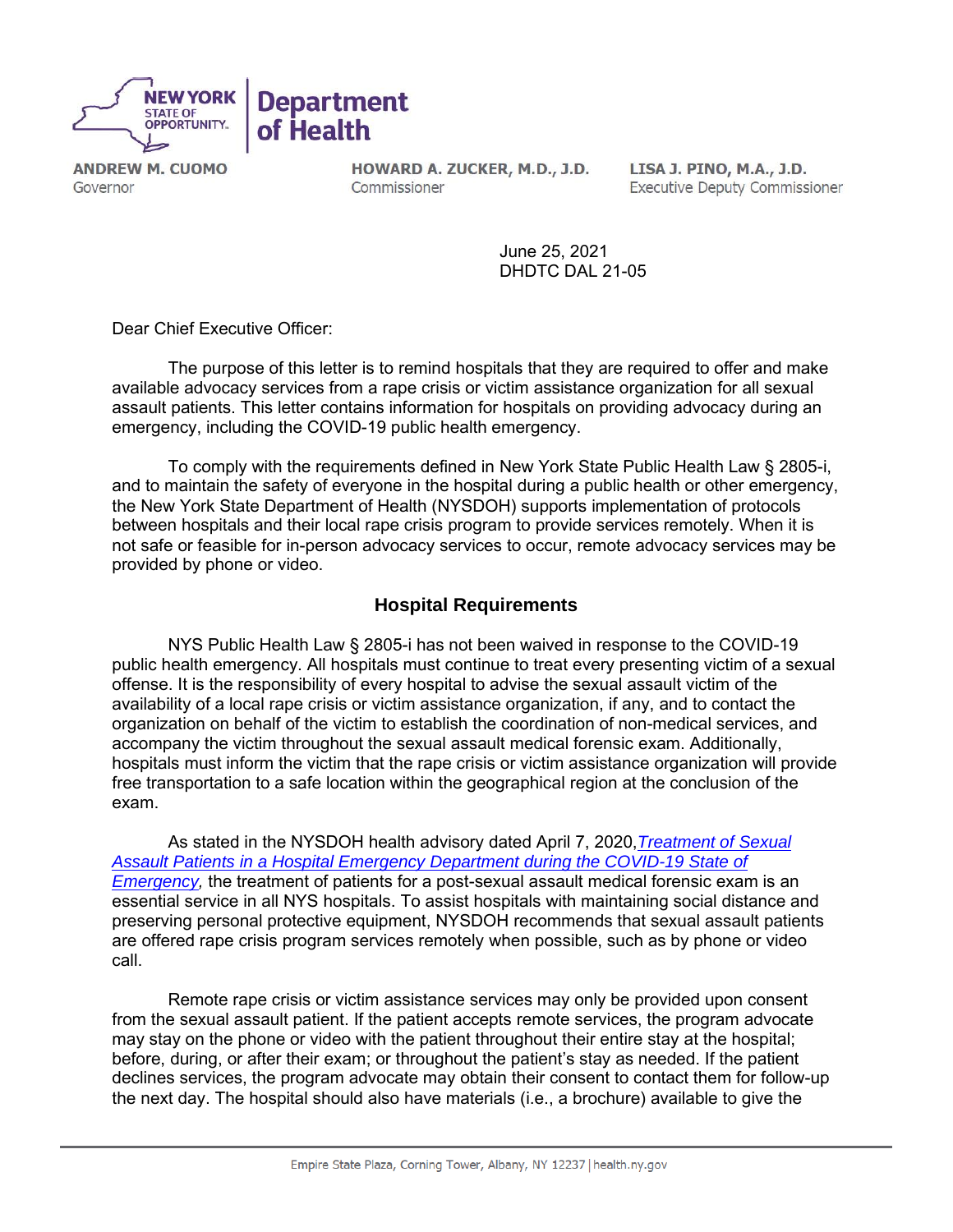patient with the program's contact information. For more on how to successfully provide services remotely, please review the attachment.

The rape crisis or victim assistance organization provides a critical service to the hospital and sexual assault patient. Trained advocates who specialize in the dynamics of sexual assault are available to inform the patient of their rights, assist with acute safety planning, provide emotional support, apply for victim assistance, and arrange for follow-up or referrals. If your hospital is in need of in-person or remote advocacy services, please contact your local program. A complete list of NYSDOH approved rape crisis programs can be found here: [https://www.health.ny.gov/prevention/sexual\\_violence/.](https://www.health.ny.gov/prevention/sexual_violence/)

Thank you for your prompt attention to this very important issue and your continued commitment to high quality care for sexual assault survivors. If you have any questions, please contact Ann-Margret Foley, Director of the NYSDOH Sexual Violence Prevention Unit at [ann](mailto:ann-margret.foley@health.ny.gov)[margret.foley@health.ny.gov.](mailto:ann-margret.foley@health.ny.gov)

Sincerely,

Ann-Margret Foley, MSW Acting Interim Division Director Division of Family Health

Stephanie Shulman, DrPH, MS **Director** Division of Hospitals and Diagnostic & Treatment Centers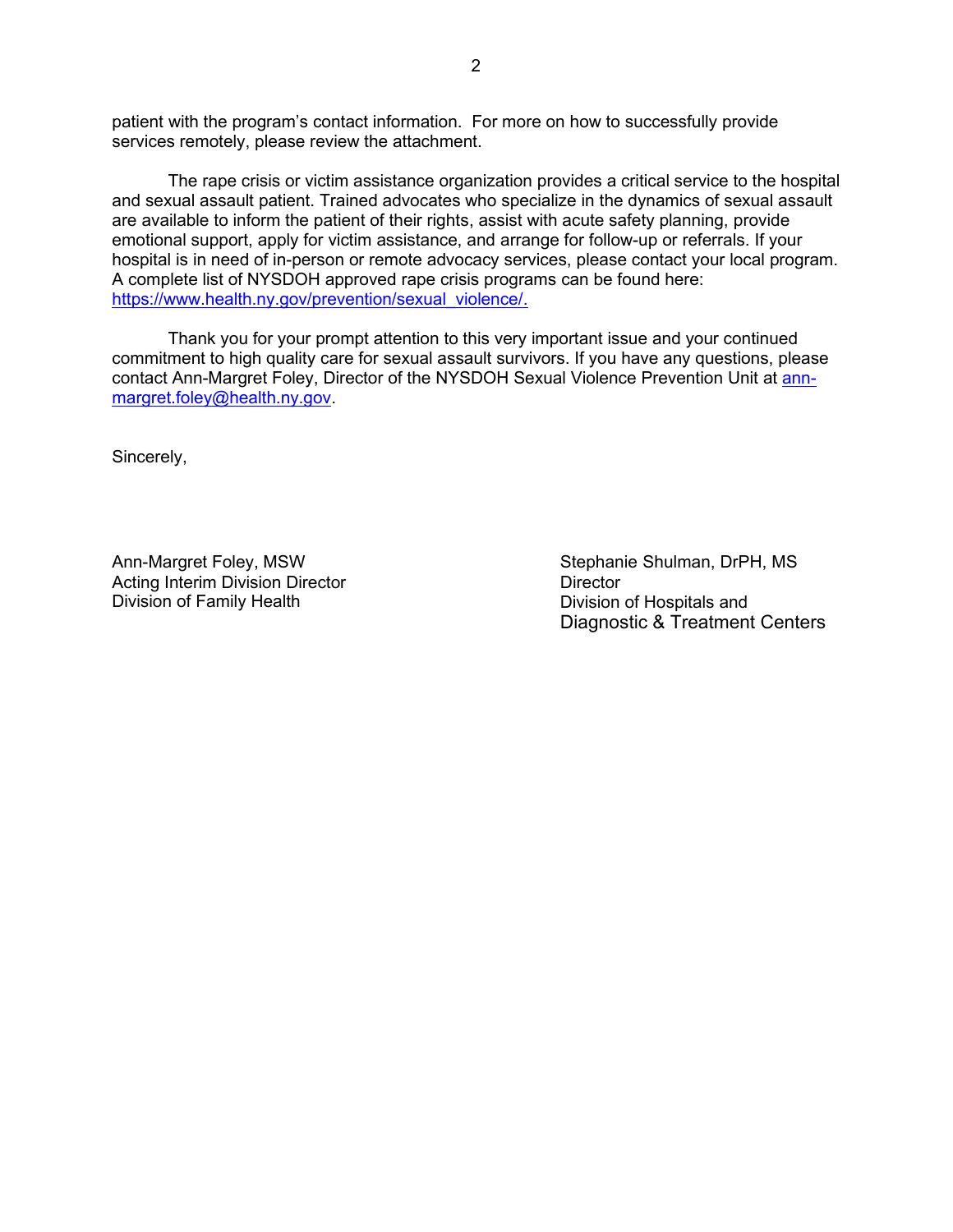

# **Guidance on Providing In-Person or Remote Advocacy Services from a Rape Crisis or Victim Assistance Organization in a Hospital Setting During an Emergency**

The purpose of this guidance document is to share information on providing in-person or remote advocacy services from a rape crisis or victim assistance organization in a hospital setting when services have been compromised by a public health or other emergency. While the content focuses on hospital and rape crisis program (RCP) response to the COVID-19 public health emergency, much of the guidance and lessons learned may be useful in the future when other emergencies impact local communities or the State.

In general, all hospitals and RCPs should prioritize in-person advocacy services when it is safe for patients, hospital providers and staff, and RCP advocates. Factors used to determine if advocacy should be provided remote or in-person during a public health emergency include:

- o Direction from the hospital or hospital emergency policy.
- o Community transmission rates.
- o Sexual assault patient diagnosis or person under investigation.
- o RCP agency emergency policy.
- o Advocate and patient comfort level.

In response to the COVID-19 public health emergency, many hospitals throughout New York State halted in-person advocacy services for the treatment of sexual assault patients from their local RCP. Hospitals, RCPs, and sexual assault response teams or programs quickly developed new protocols for remote advocacy services by phone or video. To learn more about their successes, challenges, and lessons learned, the New York State Department of Health (NYSDOH) conducted interviews with several RCPs throughout the State. This guidance document is a summary of findings and best practices compiled from those interviews.

#### **General**

- Pursuant to New York State Public Health Law § 2805-i, it is the responsibility of every hospital to:
	- o Treat every presenting sexual assault victim.
	- $\circ$  Advise the patient of the availability of a local rape crisis or victim assistance organization, if any.
	- o Contact the organization on behalf of the patient to establish the coordination of nonmedical services and to accompany the patient throughout the sexual assault medical forensic exam.
	- o Inform the patient that the rape crisis or victim assistance organization will provide free transportation to a safe location within the geographical region at the conclusion of the exam.
- The RCP advocate is trained in the dynamics of sexual assault as it pertains to crisis intervention, availability of medical, legal, and social services, confidentiality, and counseling. They provide a critical service to the hospital and sexual assault patient.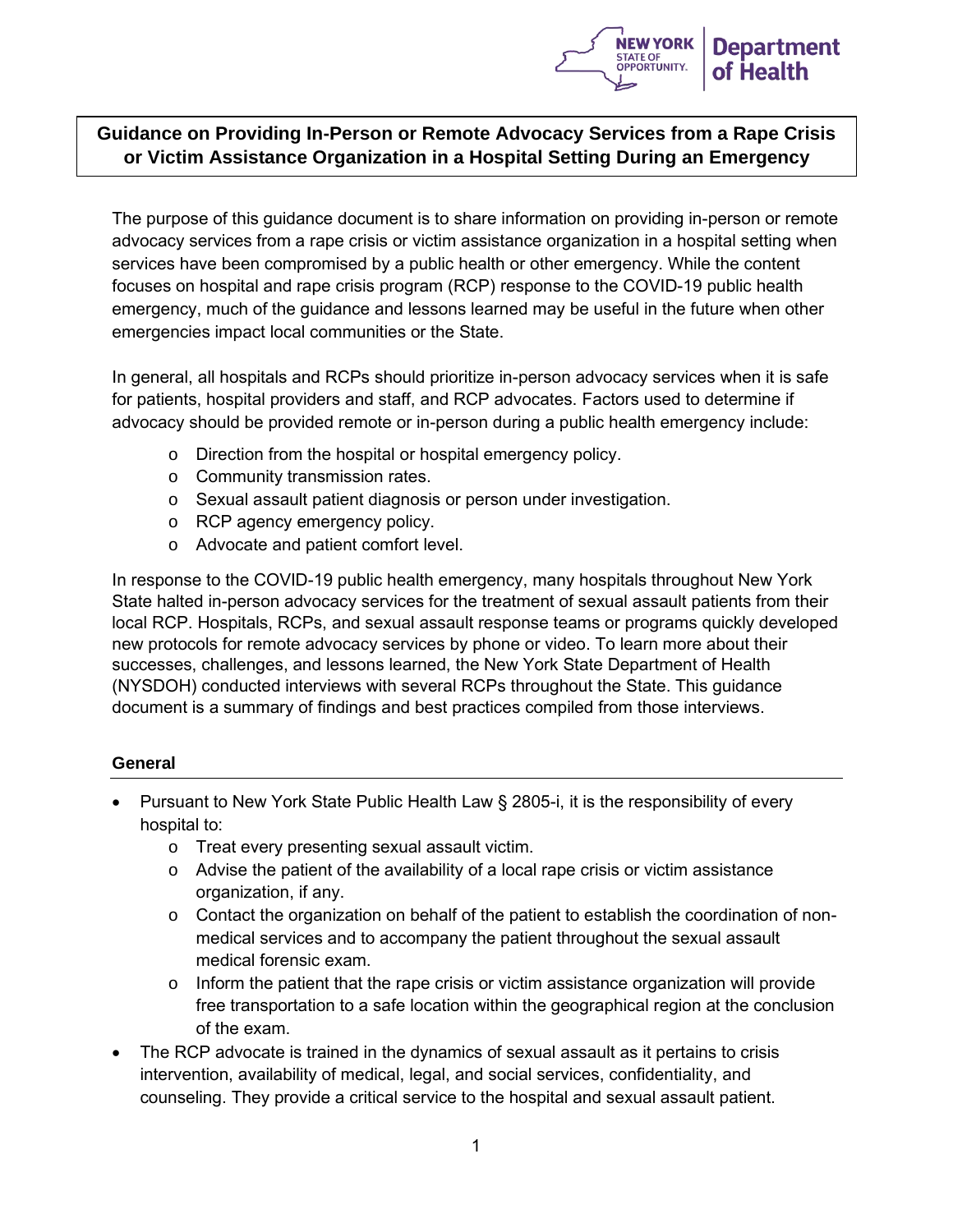

- While in the hospital, the RCP advocate's role is to:
	- $\circ$  Help inform the patient of their rights regarding the sexual assault medical forensic exam and law enforcement involvement.
	- o Provide emotional support.
	- o Help communicate the patient's needs or wishes to hospital staff, law enforcement, family, or friends.
	- $\circ$  Assist the patient with acute safety planning and addressing individual immediate needs such as housing or transportation.
	- o Assist with applying for victim assistance.
	- o Provide referrals and follow-up care.
- The advocate and patient interaction in the hospital is a valuable opportunity for the advocate to build a trusting relationship with the patient. This introduction is critical for the RCP to continue to provide support to the patient after their hospital visit.

#### **Introducing the Patient and Advocate**

- The hospital must assist with facilitating the patient/advocate connection as much as possible. There are many breakdowns that may occur during this process. The RCP should monitor often and implement changes to address issues when needed.
- The hospital should provide the advocate with a contact person at the hospital, such as the sexual assault forensic examiner or nurse manager.
- Whether in-person or remote, the hospital must obtain a verbal consent prior to making the connection between the patient and the advocate.
- Once the advocate is connected to the patient, the advocate should explain their role and assess the patient's needs. It is critical to successful remote services that the advocate provide this information, not the hospital.
- If the patient declines RCP services, the advocate can obtain their consent verbally, or in writing with assistance from the hospital, to contact them for follow-up services. The hospital should also provide the patient materials with the RCP's contact information (i.e. a brochure or other items).

#### **Remote Advocacy Services**

- Remote advocacy services may be provided by phone or video.
- Phone services are more commonly used and easily implemented. The advocate may connect to the patient utilizing several different options:
	- o Hospital or RCP designated cell phone.
	- o Landline in the patient's room.
	- o Patient's cell phone.
- It is recommended that the hospital or RCP purchase a designated cell phone. Room phones and patient cell phones tend to be less successful and less patient friendly.
- The hospital or RCP may purchase wireless internet-enabled tablets with HIPAA compliant video accounts for patients who prefer video connection. Access to the hospital's Wi-Fi should be enabled and automatically connected when the tablet is in use; a mobile hotspot may be necessary if the wireless internet connection is poor.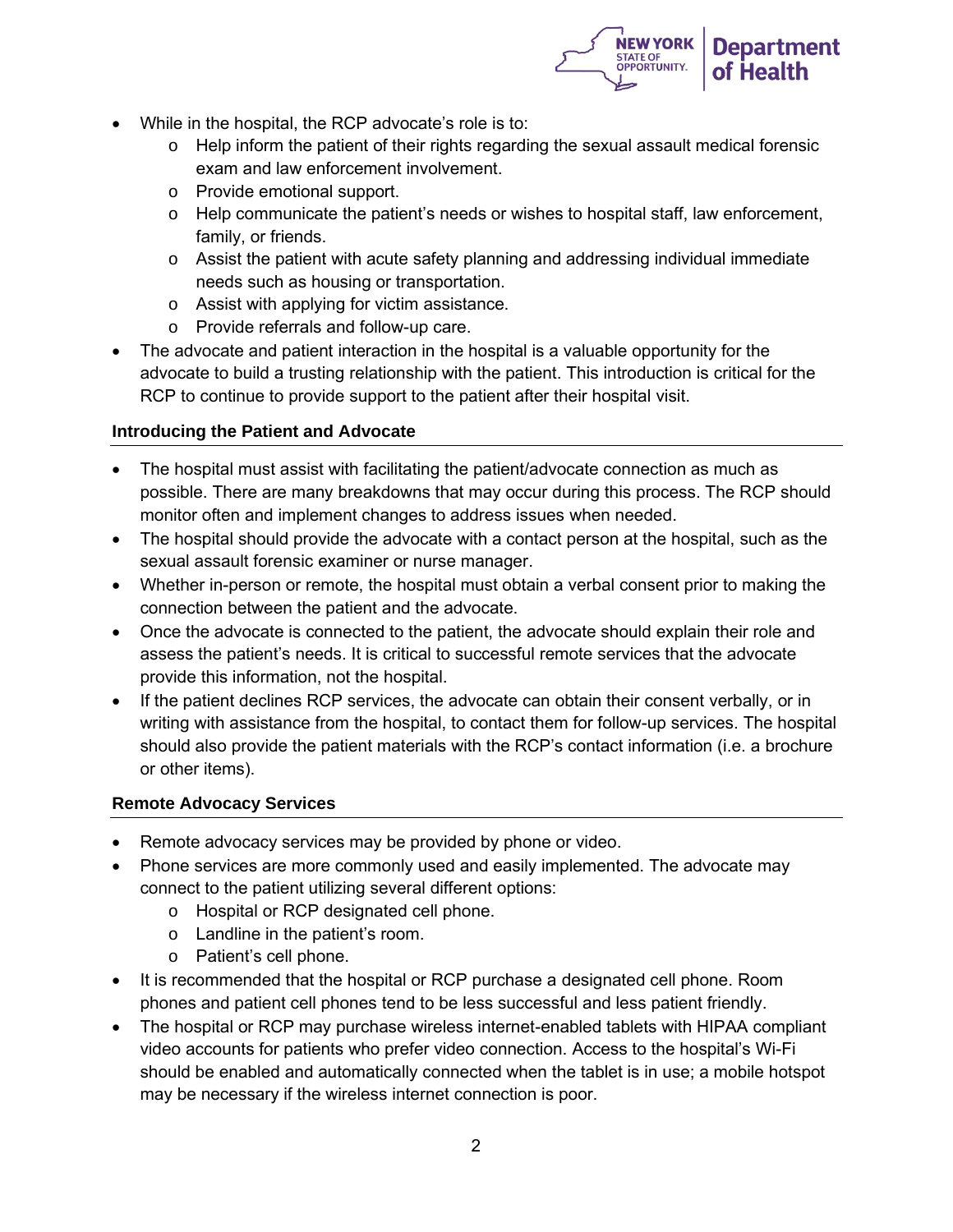

- Given the difficulty of purchasing equipment through the hospital system, it is recommended that the RCP purchase the necessary equipment and store it at the hospital, with an agreement.
- All technology should be kept in a locked, secure area with charging capabilities, such as the sexual assault forensic examiners room or cart, or the hospital point of dispensing area. Tablets may need a wall mount or mobile stand.
- Protocols and instructions should be printed and kept with technology. For tablets, all other applications should be deleted, and the video account set up so that staff can easily click the app and join the room on behalf of the patient.
- Training should be provided to hospital staff and advocates so that everyone is comfortable with the new protocol and technology.
- The advocate may stay in connection with the patient throughout their entire stay at the hospital, before, during, or after their exam, or throughout the patient's stay as needed. The patient or advocate may decide to reconnect at any time, particularly when law enforcement arrives, to coordinate transportation home, going over the patient's discharge plan, or if any issues occur.
- Every encounter is different, but even short connections help with long-term relationship building between the patient and the RCP.

## **In-person Services**

- When the advocate arrives at the hospital, they should complete a screening questionnaire and temperature check based on the hospital requirements.
- The hospital should make every effort to provide the advocate with a face mask and other PPE as deemed necessary, and in accordance with local, state, and federal guidelines.
- The hospital may consider providing a training to advocates on proper PPE use.
- There is more success when the RCP staff are registered as hospital volunteers.
- The advocate should adhere to hospital guidelines for reducing the risk of exposure and infection, including:
	- o Maintaining a social distance of at least six feet.
	- o Wearing a mask or face covering.
	- o Wearing additional appropriate personal protective equipment as recommended by the Centers for Disease Control and Prevention and hospital policy.
	- o Washing hands with soap and water or using of at least 60% alcohol hand sanitizer.
- If the advocate must leave the room due to spacing issues, or the patient is temporarily unable to consent to the exam, the advocate should leave the hospital and follow-up with patient as requested.
- The hospital and the advocate should be flexible and willing to transfer to remote services at any point during the exam.

## **Conclusion**

• The RCP is there to assist the hospital by focusing their attention on the patient and improving their overall experience.